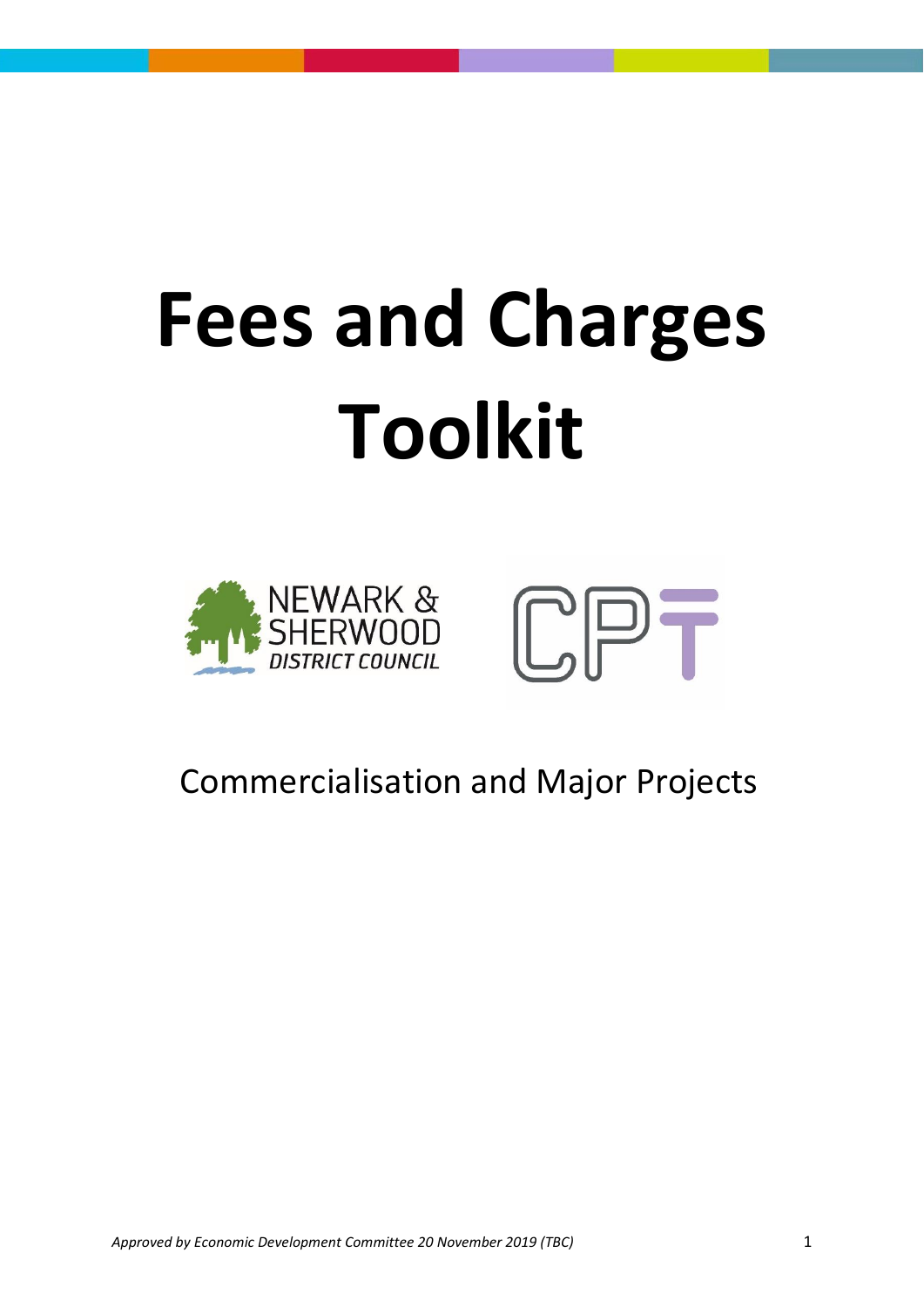### **1.0 Introduction**

This toolkit is designed for colleagues who are responsible for setting, reviewing or managing fees and charges within the Council. The purpose of this toolkit is to guide the user through the process of setting fees and charges and ensure transparent and consistency across the Council. This toolkit is designed to assist with setting and reviewing discretionary and statutory-discretionary charges.

# **2.0 What are Fees and Charges?**

A fee/charge is a price charged for a good or service that can exist in a variety of forms. Fees and charges are interchangeable; however, a charge is more commonly used when referring to the price of goods and in the phrase 'service charge'. Alternatively, fees often relate to professional services and are often associated with transactional relationships.

There are three types of charges in the Council:

**Statutory Charge-** This is an amount that the Council is mandated to charge for a service it provides, therefore these charges are exempt from the Council's fees and charges setting and reviewing process.

**Discretionary Charge-** This is a charge that has no regulations with regards to how the charge is set, instead the Council has the right to set this charge at whatever amount is believed to be appropriate.

**Statutory-Discretionary Charge**- This is when the Council is mandated to charge for a service in a specific manner, for example, to charge for a statutory service at 'resource cost' meaning the charge equates to the total cost to the council of providing the service.

#### **3.0 A Commercial Balance**

The Council's commercial vision is:

"Our vision is to be an innovative and entrepreneurial Council that continually achieves *positive annual financial contributions; by generating new revenue and delivering cost reductions, through trading and business improvements"*

Fees and charges should always be set with consideration of the commercial vision; however, this may not always be the best approach depending on the nature of the service and the potential wider impact. As such, the balance between commerciality and social impact must be considered throughout the process of setting fees and charges.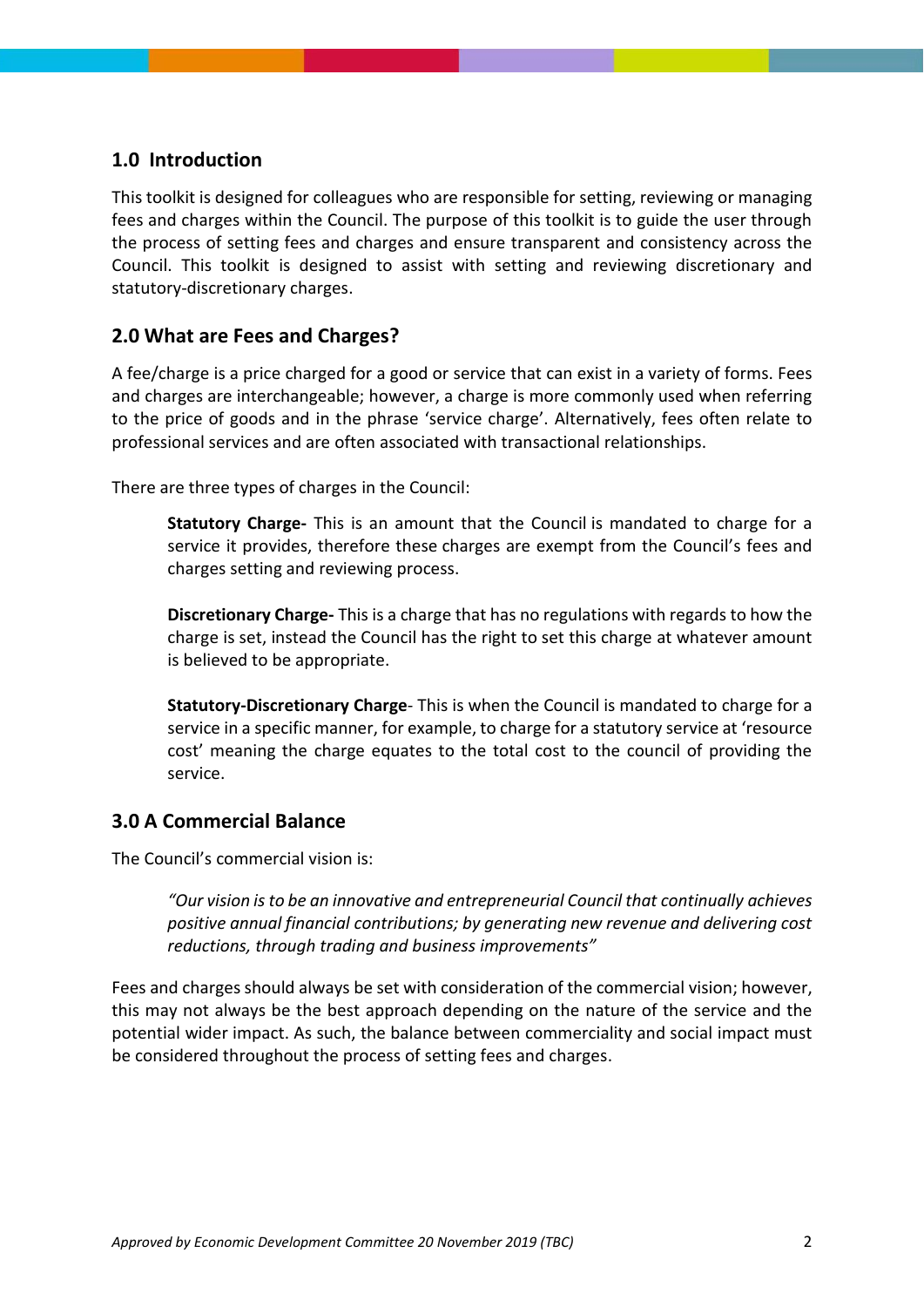#### **4.0 Reviewing Fees and Charges**

Every year, fees and charges should be renewed in line with inflation and the Council's updated resource formula as appropriate. If a fee or charge is set by benchmarking a benchmarking review should take place every 4 years to ensure the Council is in line with other providers. In the intervening years the fee/charge should be updated using inflation.

Any decisions made by the business unit relating to resourcing costs or inflation must be discussed with the accountant for the business unit. This will ensure that the proposed changes to fees and charges have been calculated accurately and consistently.

The timeline for setting fees and charges each financial year is;

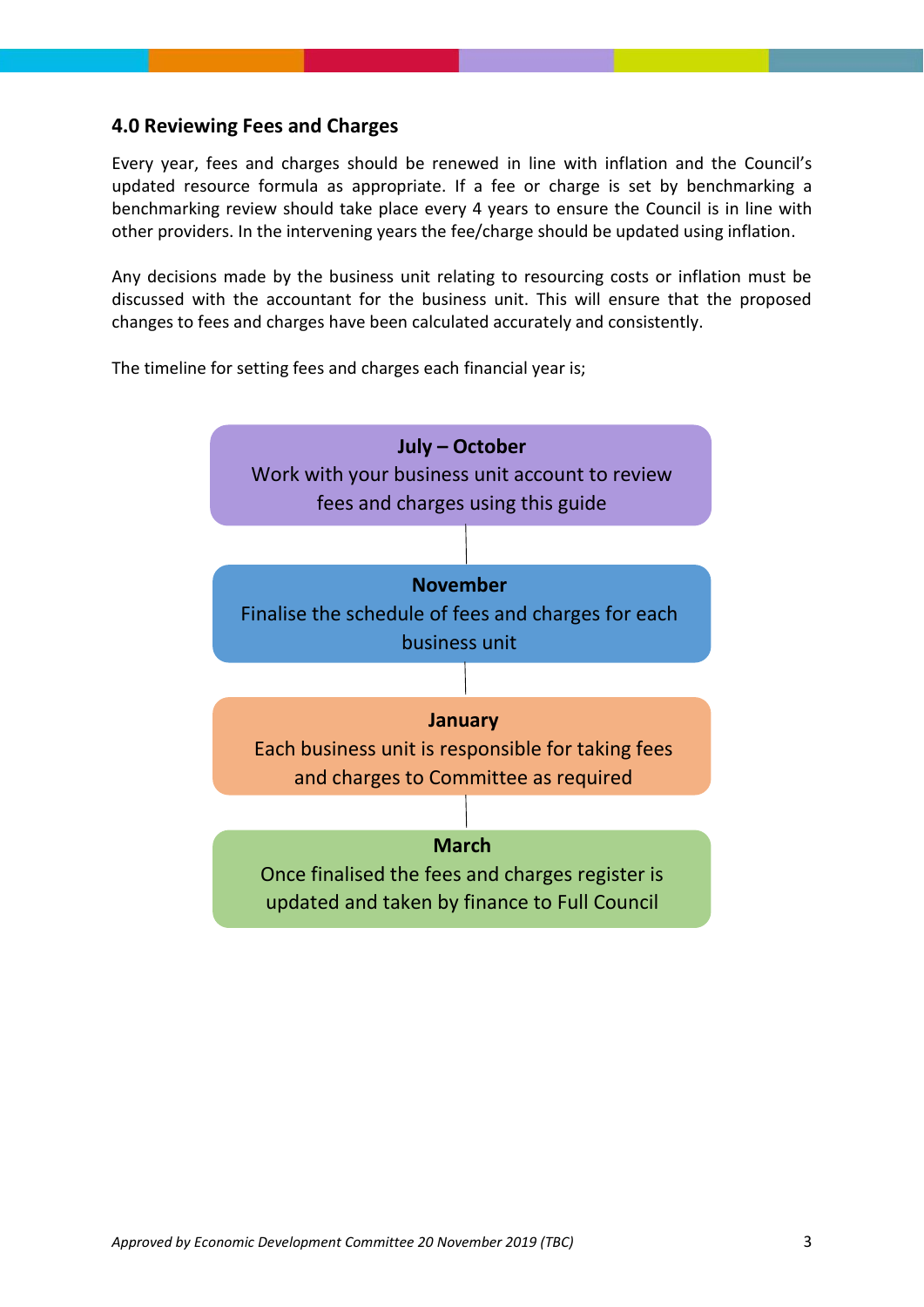# **5.0 Methodology**

There are three methodologies for setting a fee or charge;

- Benchmarking
- Resourcing formula
- Inflation

The most appropriate method to use will differ depending on the nature of the service and methods are often combined. The circumstances in which each method should be applied are explained below.

#### **Conduct a benchmarking exercise:**

- If the service on offer is new to the Council.
- If the service/offer has recently been changed or developed.
- Every 4 years to ensure that the Council's prices are in line with other providers.

#### **Calculate and apply a resourcing formula:**

- If benchmarking cannot be applied for example if the product/service is unique and there are no comparable offers in the local area.
- If the product/service will vary and one fixed price cannot be set.

#### **Apply inflation annually:**

- If the service/offer remains the same e.g. there is no upgrade, or change, which reduces or increases the value to the customer.
- Annually for the years in between benchmarking exercises (every 4 years).

# **6.0 Inflation**

Inflation refers to an environment of generally rising prices of goods and services within a particular economy. Inflation is measured to produce three main estimates of inflation CPI (Consumer Price Index), RPI (Retail Price Index) and CPIH (Consumer prices index including owner-occupiers housing costs, with CPI the most commonly quoted figure in the Council.

The rate of inflation is forecast to hover around 3% until the end of 2022/23. For this reason, when increasing a fee and charge within the Council through inflation, a rate of 3% should be applied annually unless an alternative rate is specified. However, you should refer to your accountant to be updated annually about the rate of inflation.

# **7.0 Benchmarking**

Through benchmarking, organisations can compare themselves to other providers to ensure their charge is viable in the market place.

#### **In order to benchmark effectively you should:**

 Compare **at least 3** similar authorities who offer the same service. These authorities will need to be of a similar size, operate within a nearby region, contain a similar number of